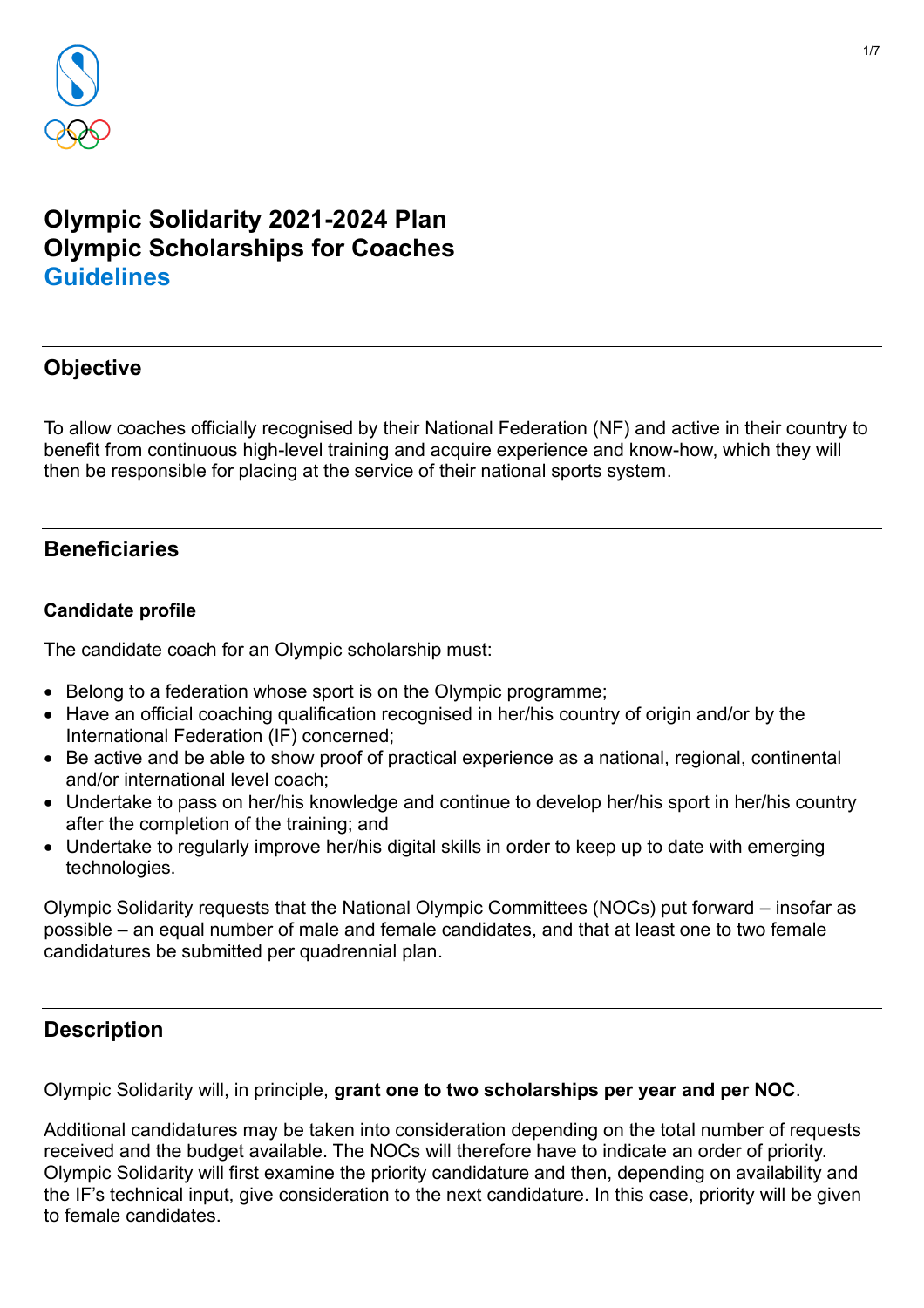

# **Training Options**

Three options are available:

### **1 – Sports sciences training**

Individual scholarships that allow coaches to acquire training in the field of sports sciences at a highlevel sports centre or university, and thus obtain official recognition (diploma or certificate).

The content of the training, its format (in person, online, blended), duration, evaluation method, etc. are determined by the centre/university, in agreement with Olympic Solidarity. Our partners will make sure that the participants are exposed to topics such as the protection of clean athletes, prevention of competition manipulation, athlete safeguarding/prevention of harassment and abuse in sport, prevention of injuries (physical and mental), promotion of gender equality, diversity, inclusion and any other emerging topics that may be of interest to them.

The main centres with which Olympic Solidarity collaborates are (in alphabetical order):

- CAR Barcelona (ESP);
- ICECP United States Olympic and Paralympic Committee/University of Delaware (USA);
- PAISAC Montreal (CAN);
- Sports Academy Lausanne Lausanne (SUI);
- University of Physical Education Budapest (HUN).

For further details, please refer to the list of partner centres.

#### **2 – Sport-specific training**

The various technical training courses available are meant to allow coaches to update their knowledge and thus expand their practical experience in a specific sport.

Depending on the theoretical and practical experience and needs of the coach, several options are available to the NOCs:

|                                                                                                              | Training organised by the IF                                                |
|--------------------------------------------------------------------------------------------------------------|-----------------------------------------------------------------------------|
| <b>Training programme</b><br>(content, format, duration, cost and<br>evaluation method and/or certification) | Determined by the IF concerned                                              |
| <b>Training location</b>                                                                                     | International/continental/regional centre/club<br>(e.g. UCI, ITF, ISAF, WA) |
| <b>Details</b>                                                                                               | See list of centres                                                         |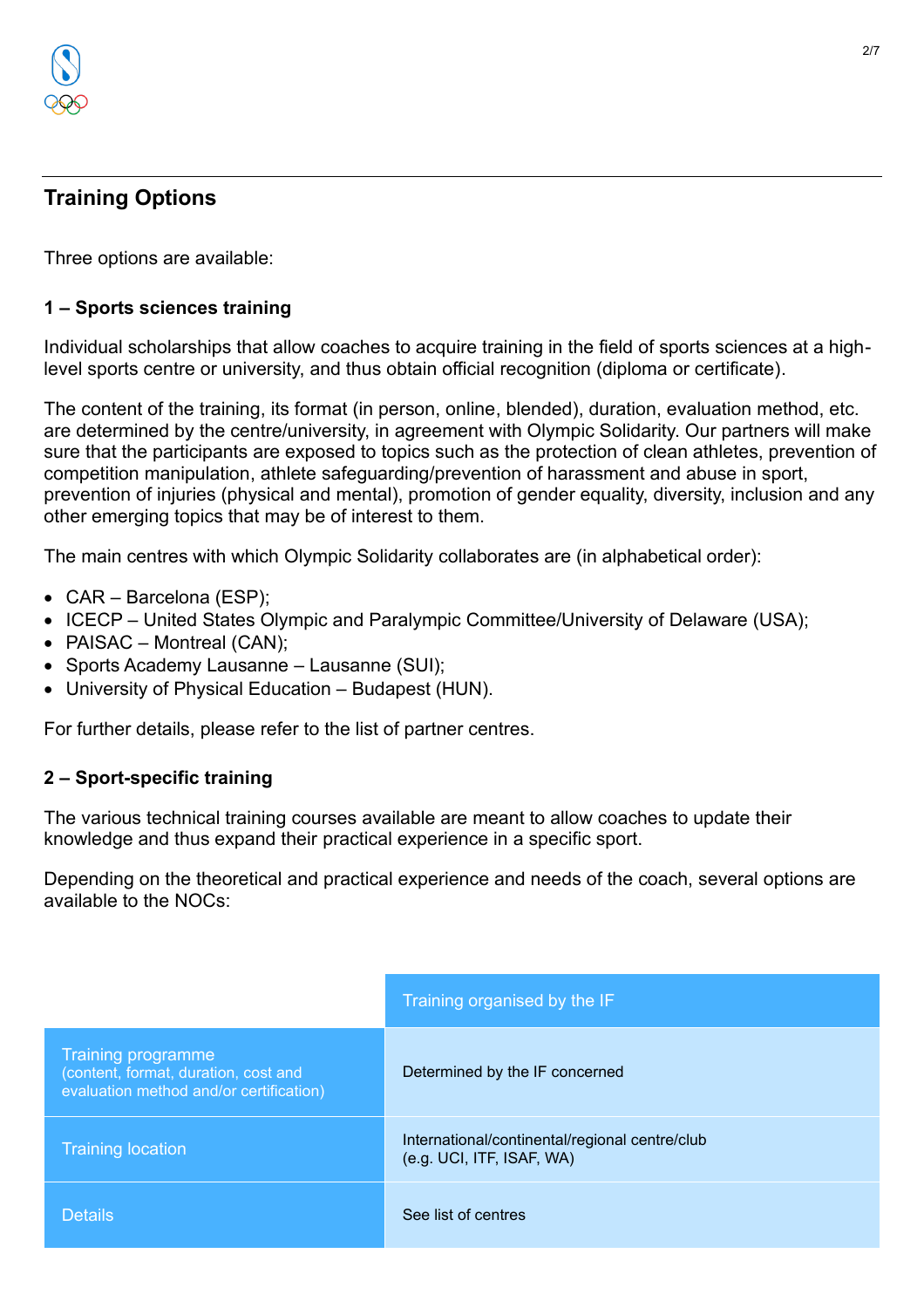

In some cases, an IF may propose a candidate to Olympic Solidarity for a specific training course. If this is the case, Olympic Solidarity will contact the NOC concerned to ask it to confirm its position as to the training proposal. The final decision rests solely with the beneficiary NOC.

#### **3 – Tailor-made training**

NOCs may propose training locations other than those indicated by Olympic Solidarity, if they provide content that is better adapted to the needs of their coaches.

NOCs may also consider contacting the Association of Sport Performance Centres (ASPC) [\(http://sportperformancecentres.org\)](http://sportperformancecentres.org/) to identify the training course suited to the profile of their coach.

If the training is linked to a sport, Olympic Solidarity will request the technical input of the IF concerned.

|                                                                                                       | Training organised by the NOC                      |
|-------------------------------------------------------------------------------------------------------|----------------------------------------------------|
| Training programme<br>(content, format, duration, cost and<br>evaluation method and/or certification) | Approved by OS and the IF concerned, if applicable |
| <b>Training location</b>                                                                              | High-level centre, sports club, etc.               |

# **Financial Conditions**

The budget allocated to this programme for the 2021-2024 quadrennial plan is USD 10,000,000.

### **Costs covered by Olympic Solidarity**

- Transport costs return international airline ticket and/or train ticket in standard economy class, the most direct route possible, return national airline ticket, where applicable;
- Training costs;
- Board and accommodation costs;
- Weekly indemnity of USD 100 (or depending on agreement with the centre concerned);
- Health and accident insurance, if necessary.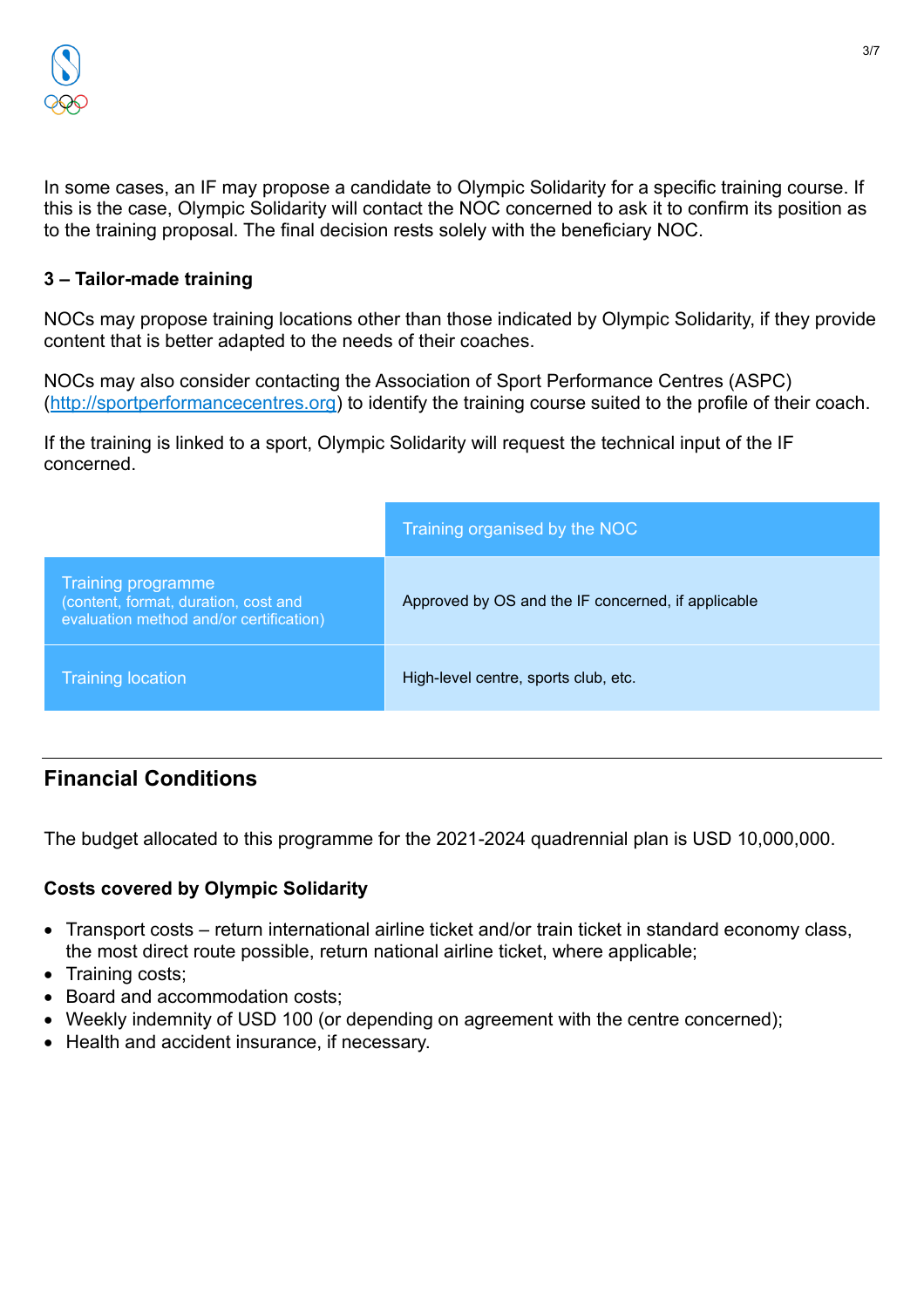# **Payment method**

|                                                                                                                   | Sports sciences training                                         | Sport-specific training<br>organised by the IF | Tailor-made training<br>proposed by the NOC                                                                                                                      |  |
|-------------------------------------------------------------------------------------------------------------------|------------------------------------------------------------------|------------------------------------------------|------------------------------------------------------------------------------------------------------------------------------------------------------------------|--|
| <b>Costs related</b><br>to the stay<br>(training, board, weekly<br>indemnities, health and<br>accident insurance) | Managed in principle by OS directly with the centre<br>concerned |                                                | Managed directly by the<br>NOC with the selected<br>centre, based on the<br>budget approved by OS                                                                |  |
| Payment                                                                                                           | To the centre directly, upon submission of an invoice            |                                                | Advance payment of 75%<br>to NOC and balance upon<br>submission of the NOC's<br>financial report, the coach's<br>personal report and end-of-<br>training results |  |
| International /national<br>transport costs<br>(standard economy<br>class, direct route)                           | Reimbursed to the NOC upon submission of a financial report      |                                                |                                                                                                                                                                  |  |

### **Note:**

- In-person modules: costs covered by Olympic Solidarity as outlined above.
- Online modules: information on costs covered by Olympic Solidarity will be made available beforehand.

# **Candidature**

There are two procedures that must be followed in parallel by the NOC.

#### **b) Contact between the NOC and the centre/university/IF**

For the three training options, it is the responsibility of the NOC to contact the centre/university/IF to obtain all the information needed to put together a full candidature file.

Approval of a candidature by the centre/university/IF is imperative and part of the application process, but it does not represent in any way an automatic scholarship allocation by Olympic Solidarity.

#### **a) Contact between the NOC and Olympic Solidarity**

The scholarship application must be submitted to Olympic Solidarity through RELAY two months before the start of the training at the latest.

Olympic Solidarity and/or the training centre reserves the right to refuse late requests.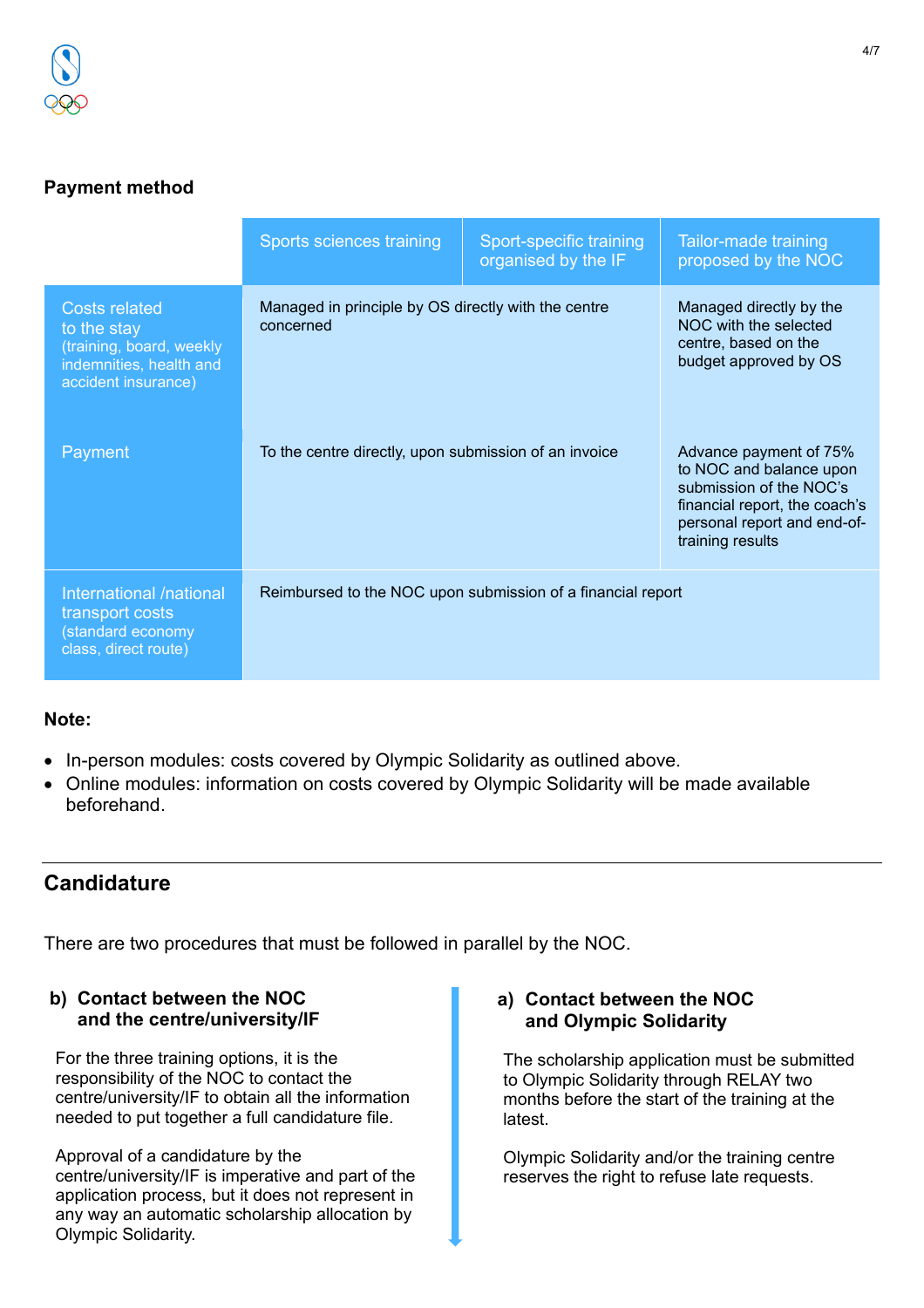**Important:** If the requested training course is not organised at a centre or university with which Olympic Solidarity regularly collaborates, the NOC must also submit a detailed training programme (content, format, agenda, evaluation process, type of certification, etc.) and a detailed budget breakdown including all the relevant costs (i.e. board and lodging, training and international/domestic transport, etc.).

| <b>NOC</b> | Submission of the complete candidature file in<br>line with the guidelines of the selected centre | /Centre<br>university |
|------------|---------------------------------------------------------------------------------------------------|-----------------------|
| <b>NOC</b> | Submission of online application form<br>Deadline: 2 months before the start of training          |                       |

# **Analysis and Approval**

Olympic Solidarity will consult the following partners when analysing the application form:

- The IF of the sport concerned, if applicable;
- The centre/university/club that will deliver the training, where applicable.

Based on these elements and several other criteria (budget available, number of scholarships already allocated to the NOC concerned, etc.), Olympic Solidarity will decide whether to grant an Olympic scholarship. Should this be the case, a contract detailing the responsibilities of each party must be signed by the scholarship-holder, her/his NOC, the centre/university/club/IF concerned, and Olympic Solidarity.

| OS         | > | Analysis of the NOC application<br>Submission to IF for technical input                                                                                     | > | IF         |
|------------|---|-------------------------------------------------------------------------------------------------------------------------------------------------------------|---|------------|
|            |   |                                                                                                                                                             |   |            |
| OS         | > | If approved, online confirmation and contract<br>to be signed; or notification of refusal                                                                   | > | <b>NOC</b> |
|            |   |                                                                                                                                                             |   |            |
| <b>NOC</b> |   | Uploading of contract signed by:<br>• An official representative of the NOC;<br>• The scholarship-holder;<br>• A representative of the centre/university/IF | > |            |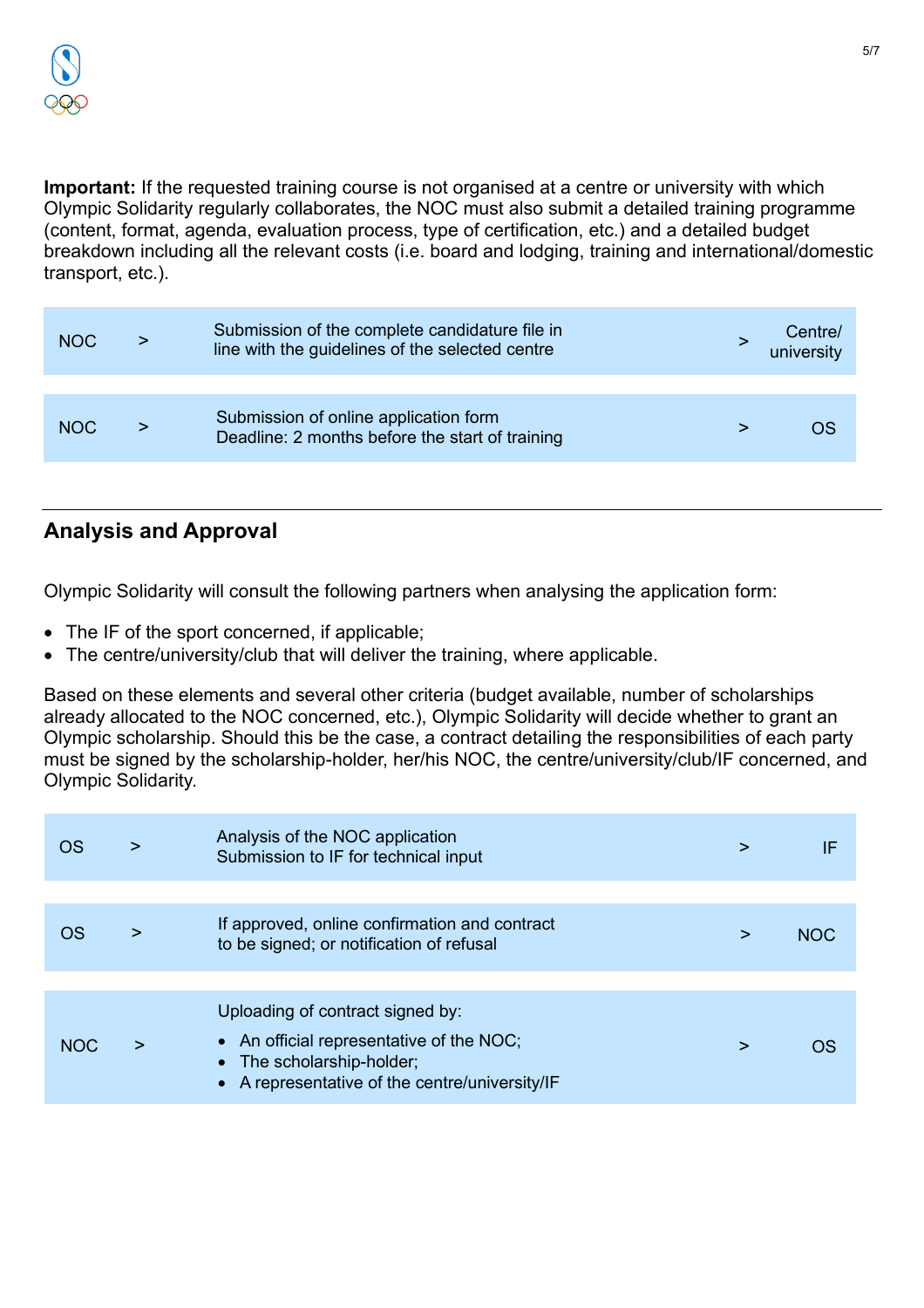

# **Monitoring and Control**

#### **During the training**

The NOC is asked to maintain close contact with both the host centre and the coach. It must immediately inform Olympic Solidarity in writing of any potential problems.

#### **After the trainings**

Two months after the end of the training at the latest, the NOC must provide Olympic Solidarity with the following documents:

|                                                                                                                  | Sports sciences training                                                                                                                                                 | Sport-specific training<br>organised by the IF                                                                                                                                 | <b>Tailor-made training</b><br>proposed by the NOC                                                                     |
|------------------------------------------------------------------------------------------------------------------|--------------------------------------------------------------------------------------------------------------------------------------------------------------------------|--------------------------------------------------------------------------------------------------------------------------------------------------------------------------------|------------------------------------------------------------------------------------------------------------------------|
| <b>Financial report</b>                                                                                          | Financial report for airline<br>tickets provided by the NOC<br>to OS through RELAY<br>NB: Invoice for training<br>costs will be provided by<br>the centre to OS by email | Financial report for airline<br>tickets provided by the<br>NOC to OS through<br><b>RELAY</b><br>NB: Invoice for training<br>costs will be provided by<br>the IF to OS by email | Financial report for all<br>training costs and airline<br>tickets provided by the<br>NOC to OS through<br><b>RELAY</b> |
| Personal report by<br>the scholarship-holder                                                                     | Provided by the NOC to OS through RELAY                                                                                                                                  |                                                                                                                                                                                |                                                                                                                        |
| <b>Final report</b><br>(general evaluation of<br>the scholarship-holder,<br>results obtained,<br>comments, etc.) | Provided by the centre/university/IF/club<br>through RELAY                                                                                                               |                                                                                                                                                                                | Provided by the NOC<br>to OS through RELAY                                                                             |

#### **Follow-up**

Olympic Solidarity advises the NOCs to work closely with their NFs in order to set up a detailed database of their coaches, particularly those who have benefited from a scholarship, or update their existing database.

The NOCs are also requested to remain in contact with the scholarship-holders and inform Olympic Solidarity of any significant results obtained at national, regional and/or international competitions, any change in the coach's position in her/his NF, participation as a coach at the Olympic Games, etc.